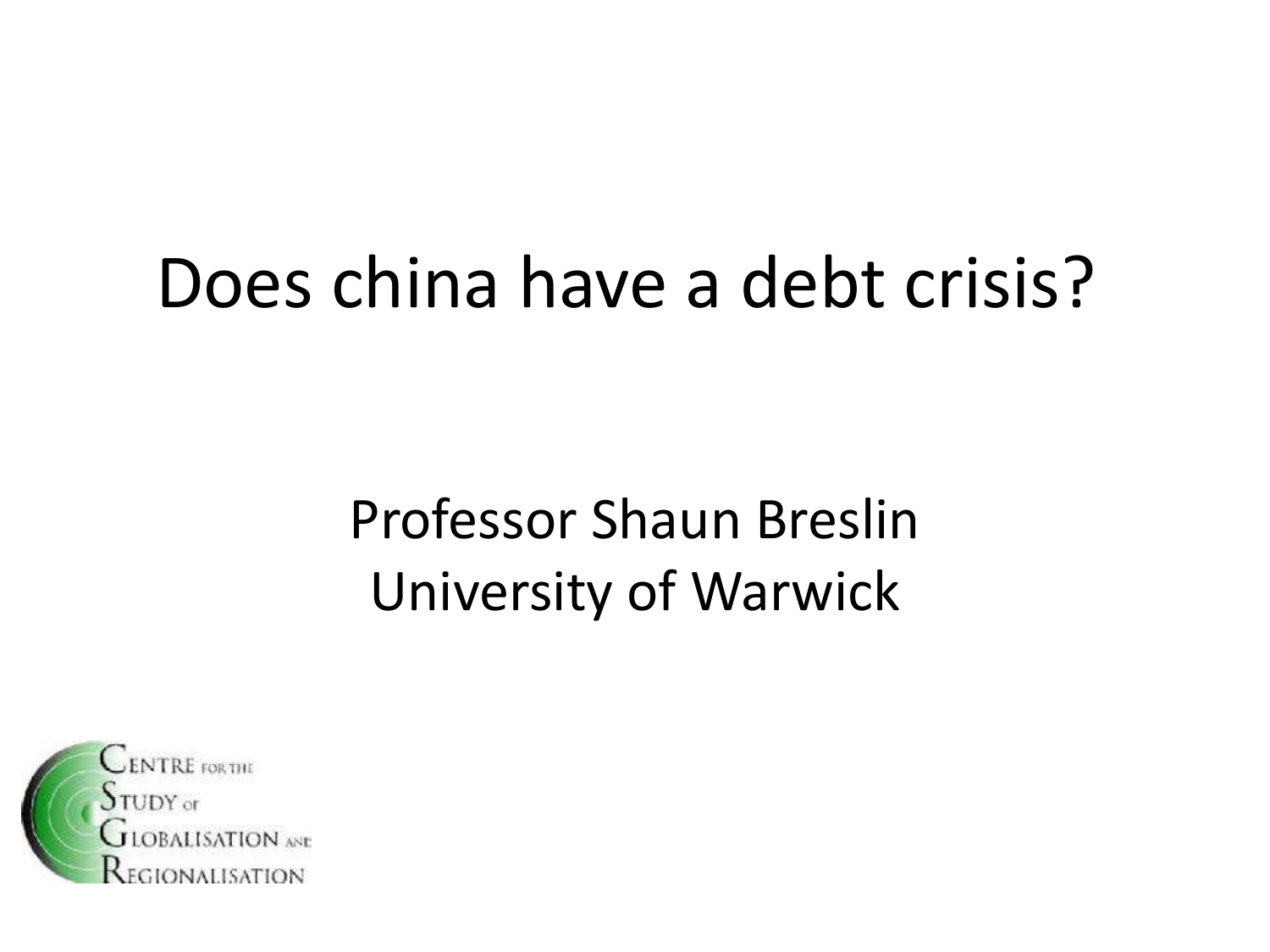

### Cheng Siwwi

"Our version of the U.S. subprime crisis is the lending to local governments, which is causing defaults"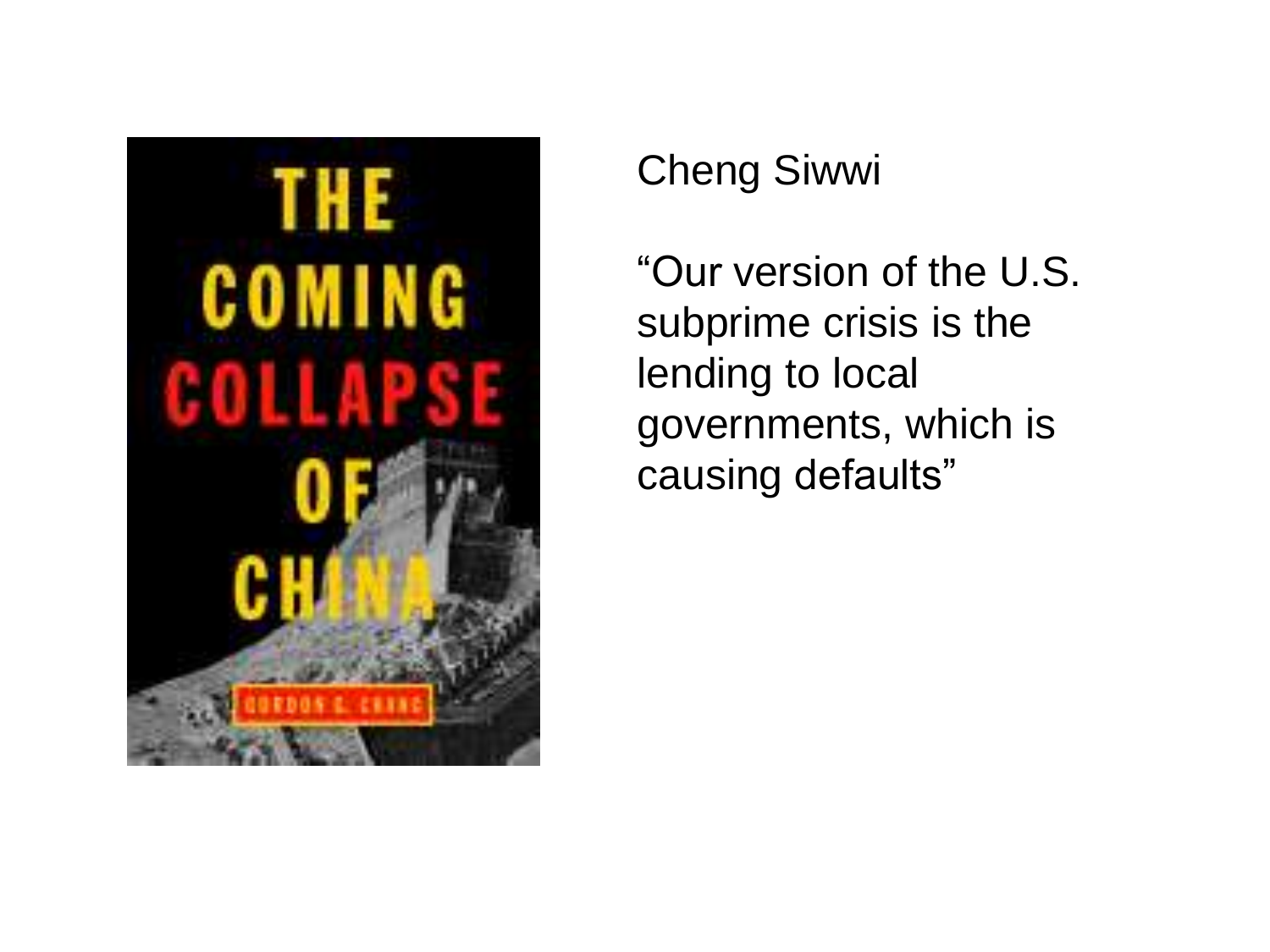#### The Impact of the Crisis



Not a financial crisis but a potential crisis in the real economy

#### c.20 million net job losses by the summer of 2009 – mostly migrant workers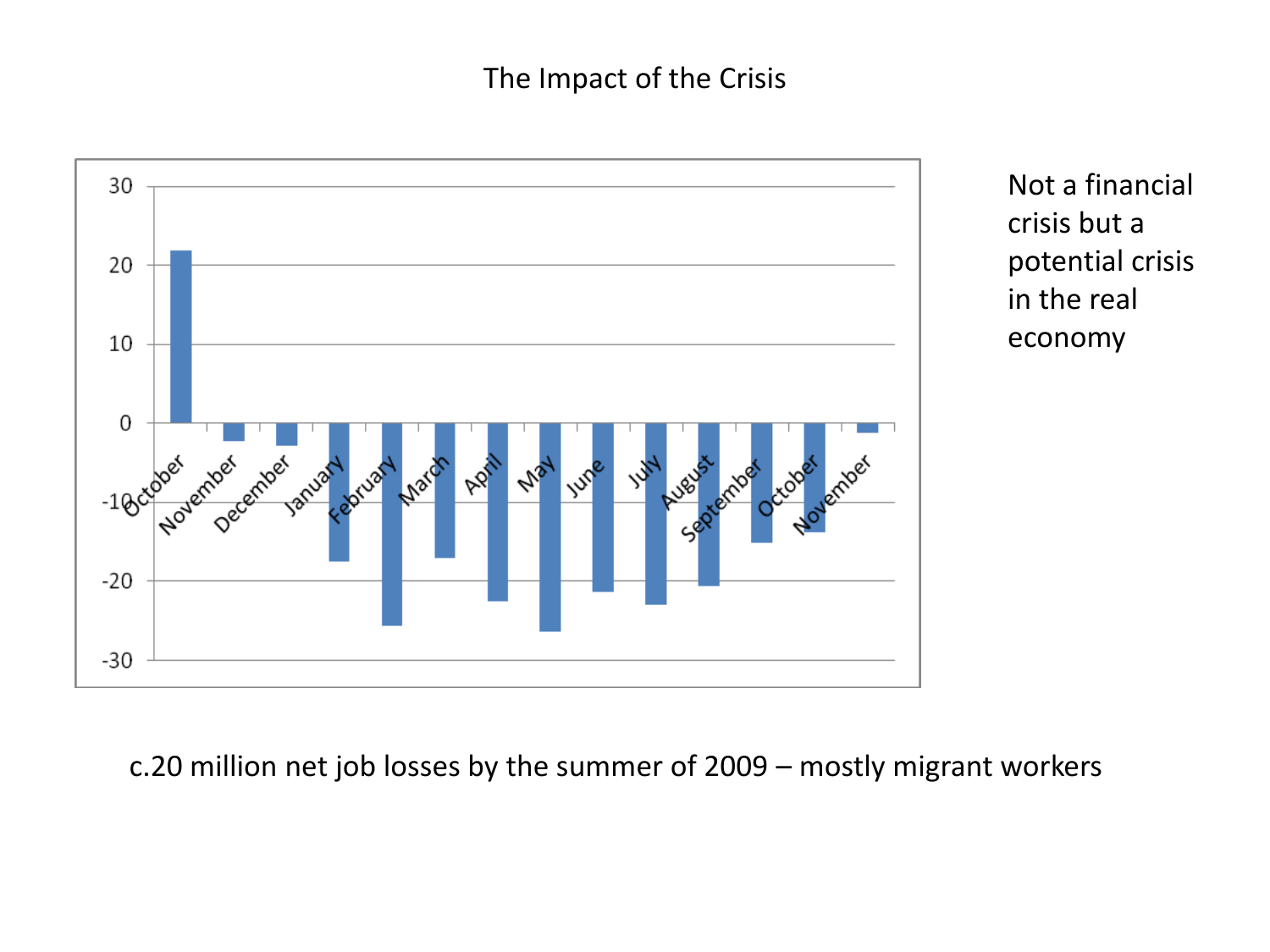2009 new bank loans more than doubled to RMB9.6 trillion 2010 a further RMB7.96 trillion

Chovanec, the total provision of credit in China rose by US\$15 trillion in five years from the end of 2008 –equivalent to "the size of the entire U.S. commercial banking sector"

> 2013 total credit grew by 20 per cent despite a supposed tight monetary policy

The role of 10,000+地方融资平台公司

took half of loans lent in 2009 funded 80-90 per cent of local govt infrastructure projects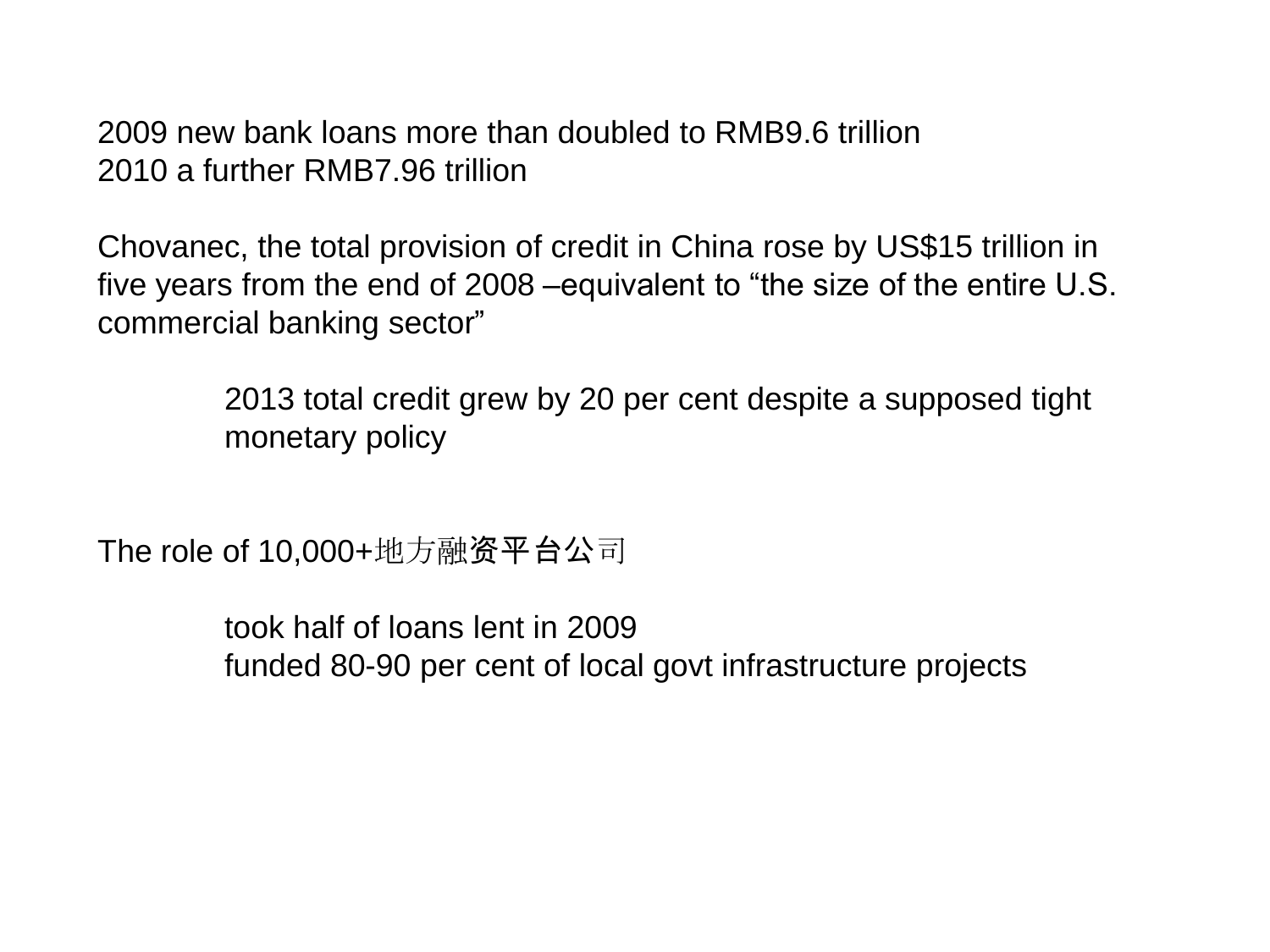## Growth of Debt (Again)

CBRC survey 2010 - 70 per cent of LGFV loans would not generate enough profit to meet their interest payments

NAO 2010 - LGFV debt just under RMB5 trillion with local governments holding slightly double that in direct liabilities to get to a combined total of RMB10.71 trillion

Victor Shih – all debt that will become the responsibility of local governments c.RMB20 trillion.

c.50% of GDP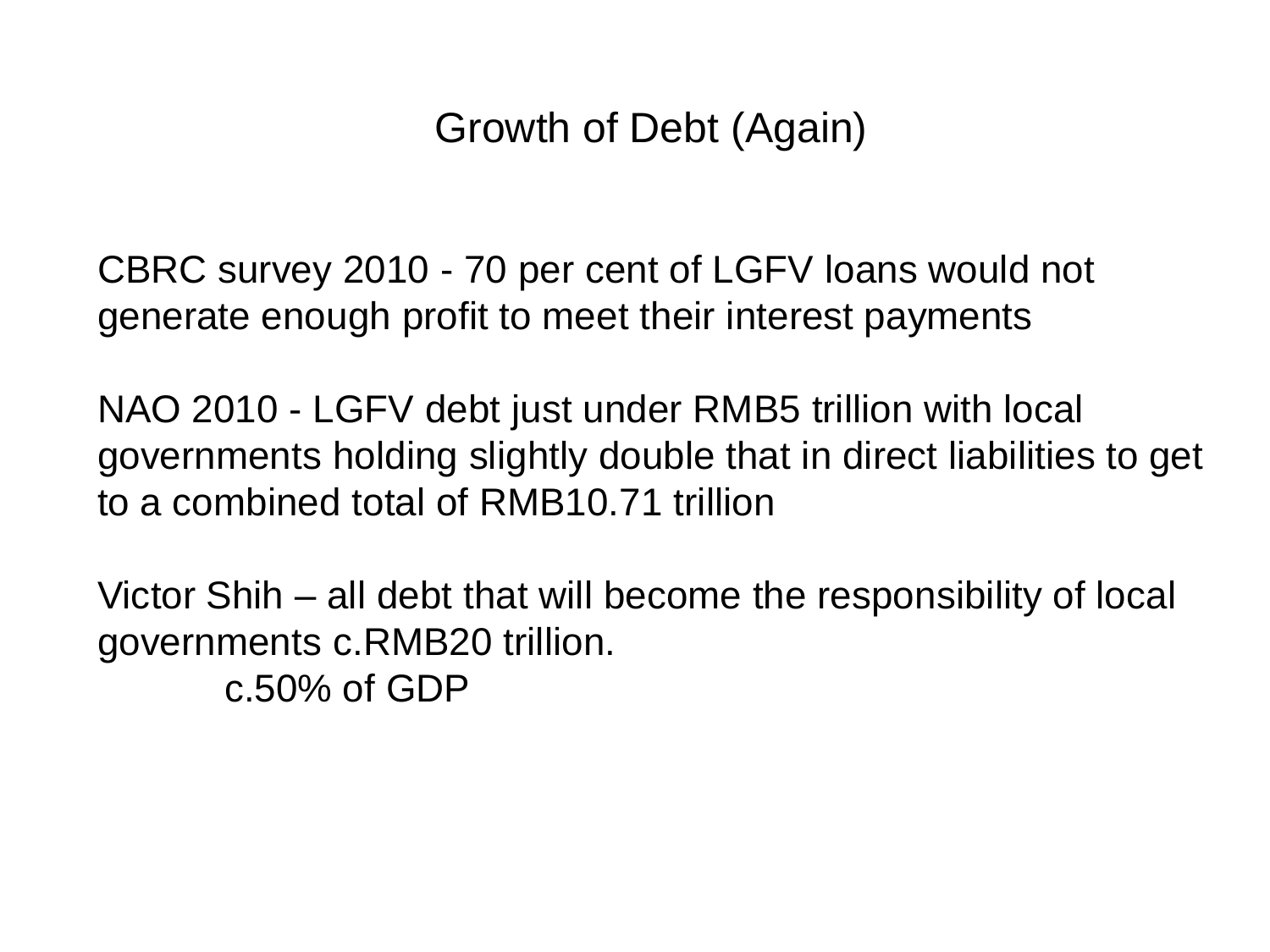Chinese Academy of Social Sciences - total local debt of RMB19.94 trillion in 2011

Nomura 2013 – LGDV debt *alone* had reached RMB19 trillion in 2012

NAO 2013 - local government debt had reached RMB17.9 trillion (10.6 trillion in direct liabilities and the rest in contingent debt that local governments could fall responsible for through guarantees

60% of debt to mature by end of 2015

Wang Changyong – liabilities over 150% of local government income in 2014

AND

New loans to roll over old loans and now bonds to roll over loans

Will corporate debt become local government debt?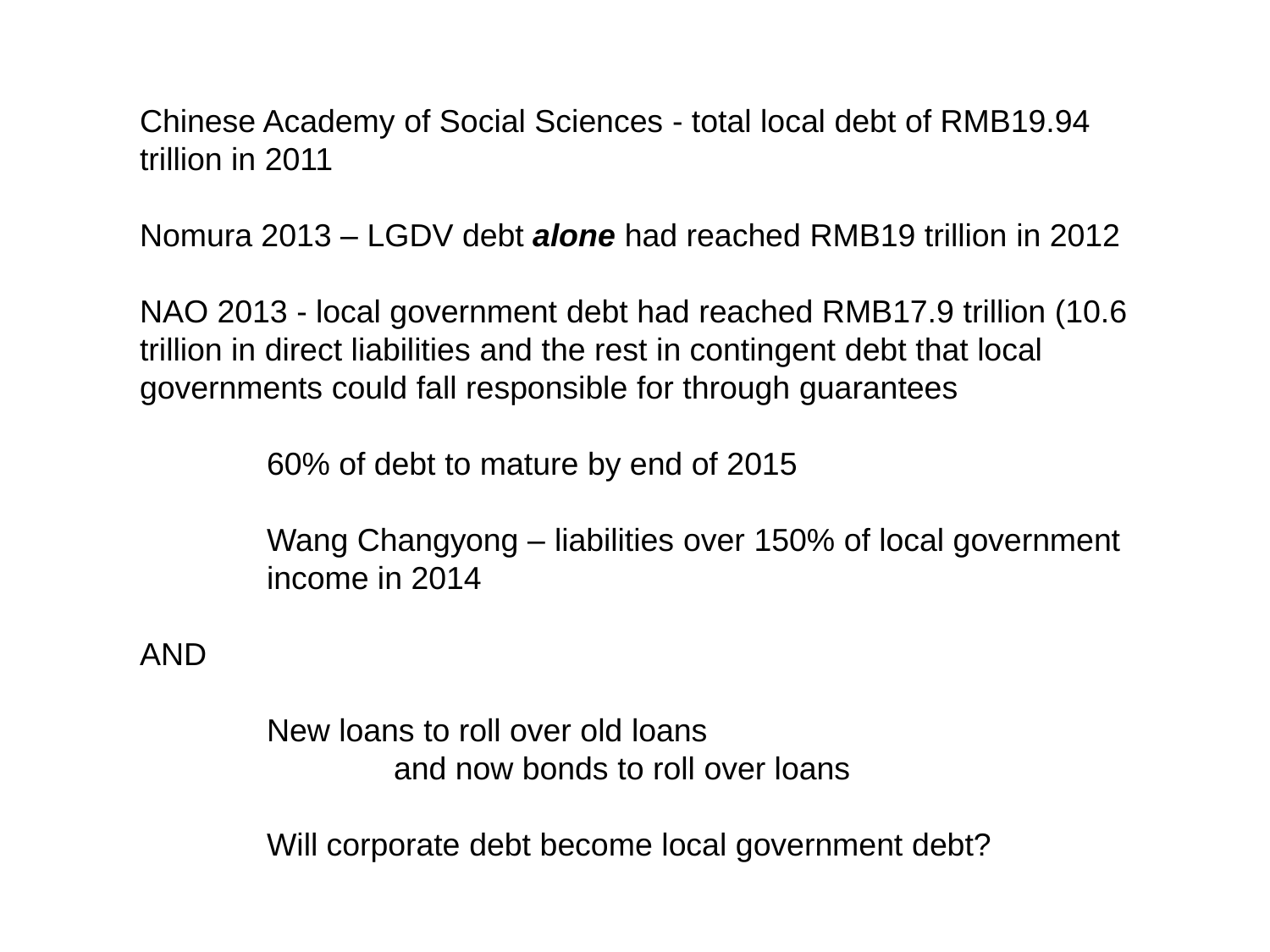## 危机 ?

A solvable debt crisis though with pain for some? GITIC 1998

A crisis of local government financing?

An Irrational (?) financial/banking system?

A bubble economy?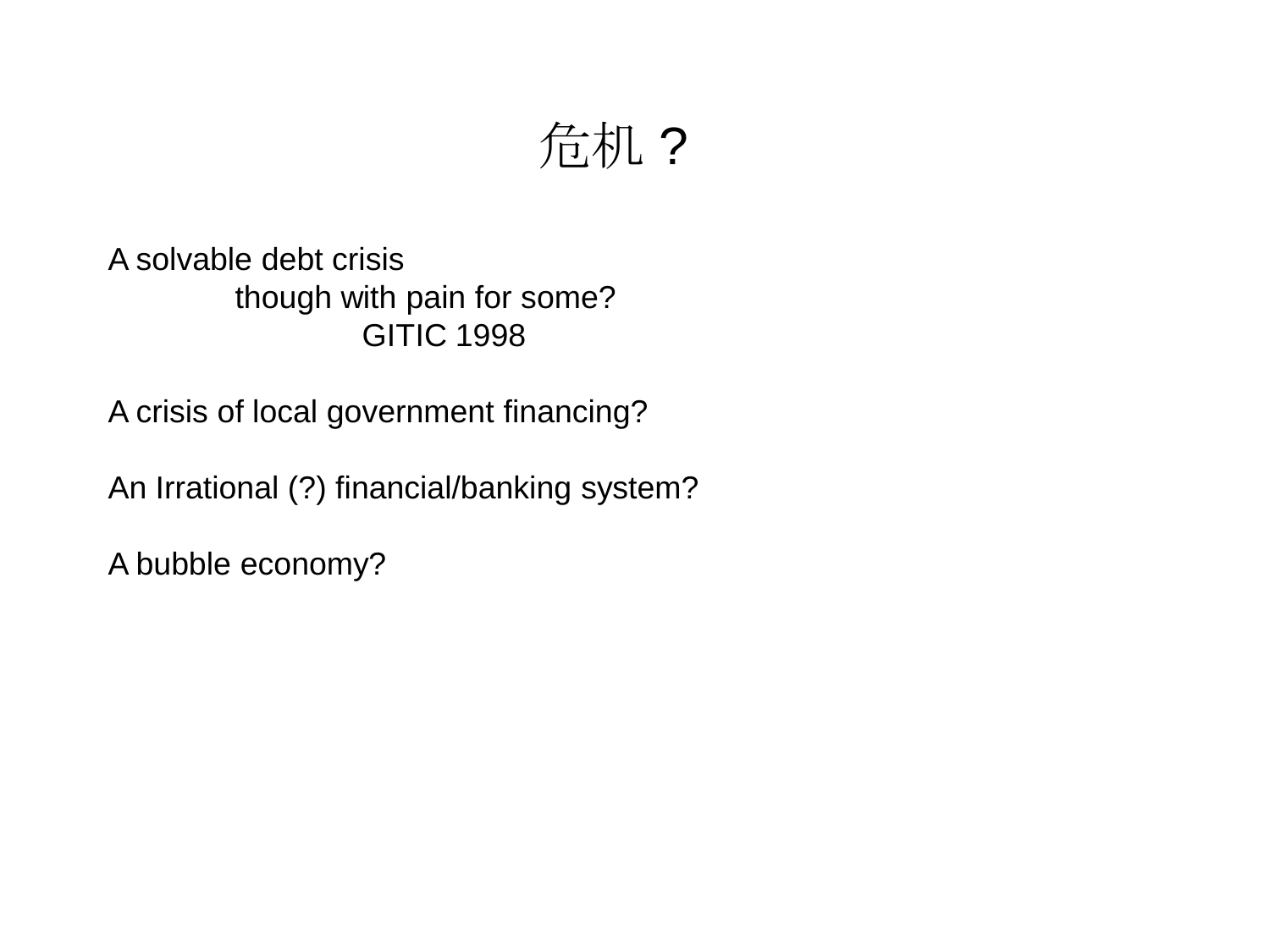Local Government Financing

Selling land use rights to raise local revenue

increased by over 40 per cent in 2009 by a further 100 per cent in 2010 by 14 per cent in 2011

NET income for local governments in 2011 over RMB1 ttrillion

fell back slightly in 2012

But still over 80 per cent of the expenditure of local government-managed fund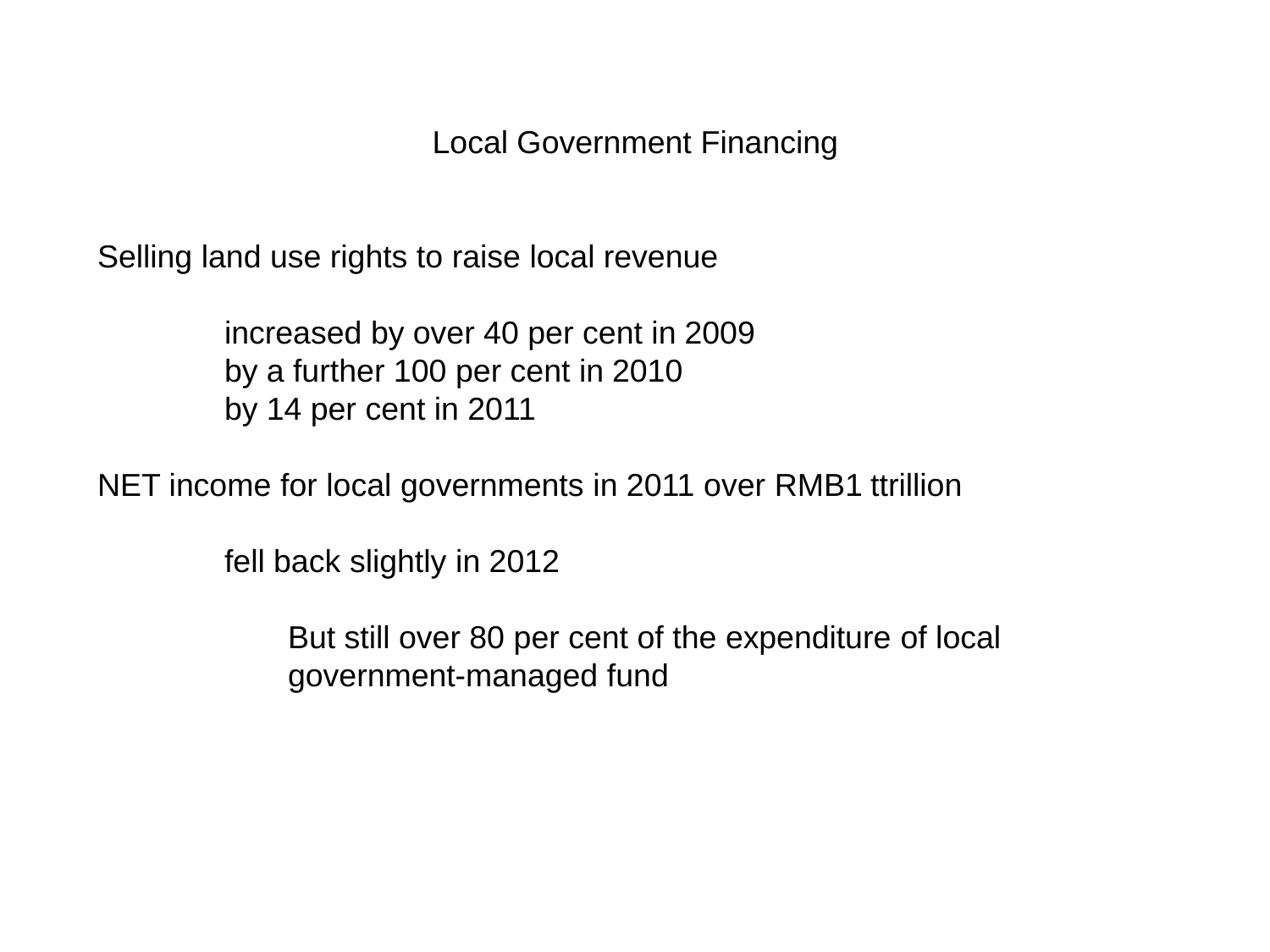# **Causes of Mass Incidents, 2012**

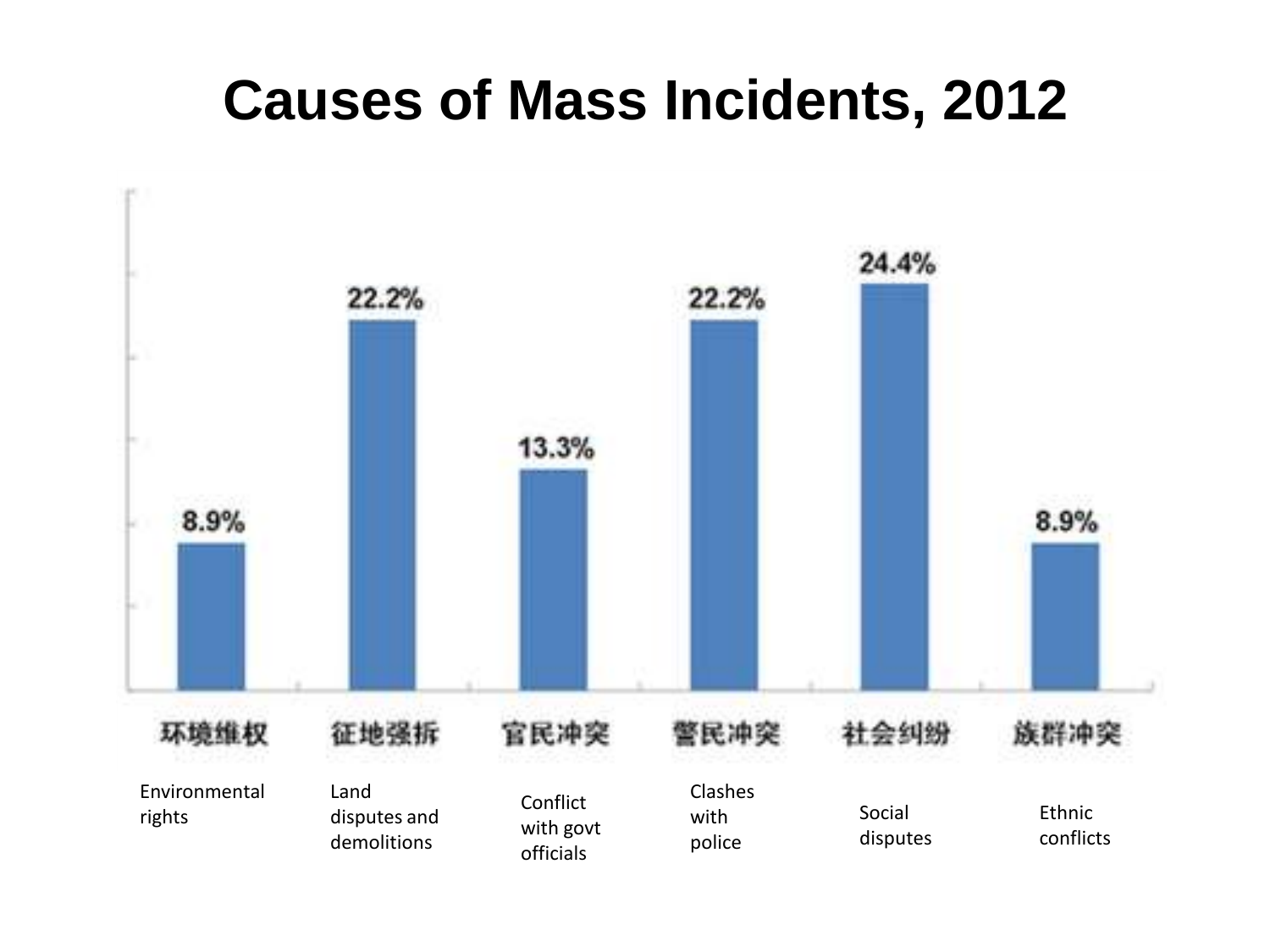### Irrational (?) Banking System

Banks are good at

supporting state industrial policy maintaining the state owned sector

funding large as well as state enterprises

sterilising foreign currency inflows

providing protection in times of crises

Banks are bad at

preventing moral hazard

funding the small and the private

rewarding savers

financial repression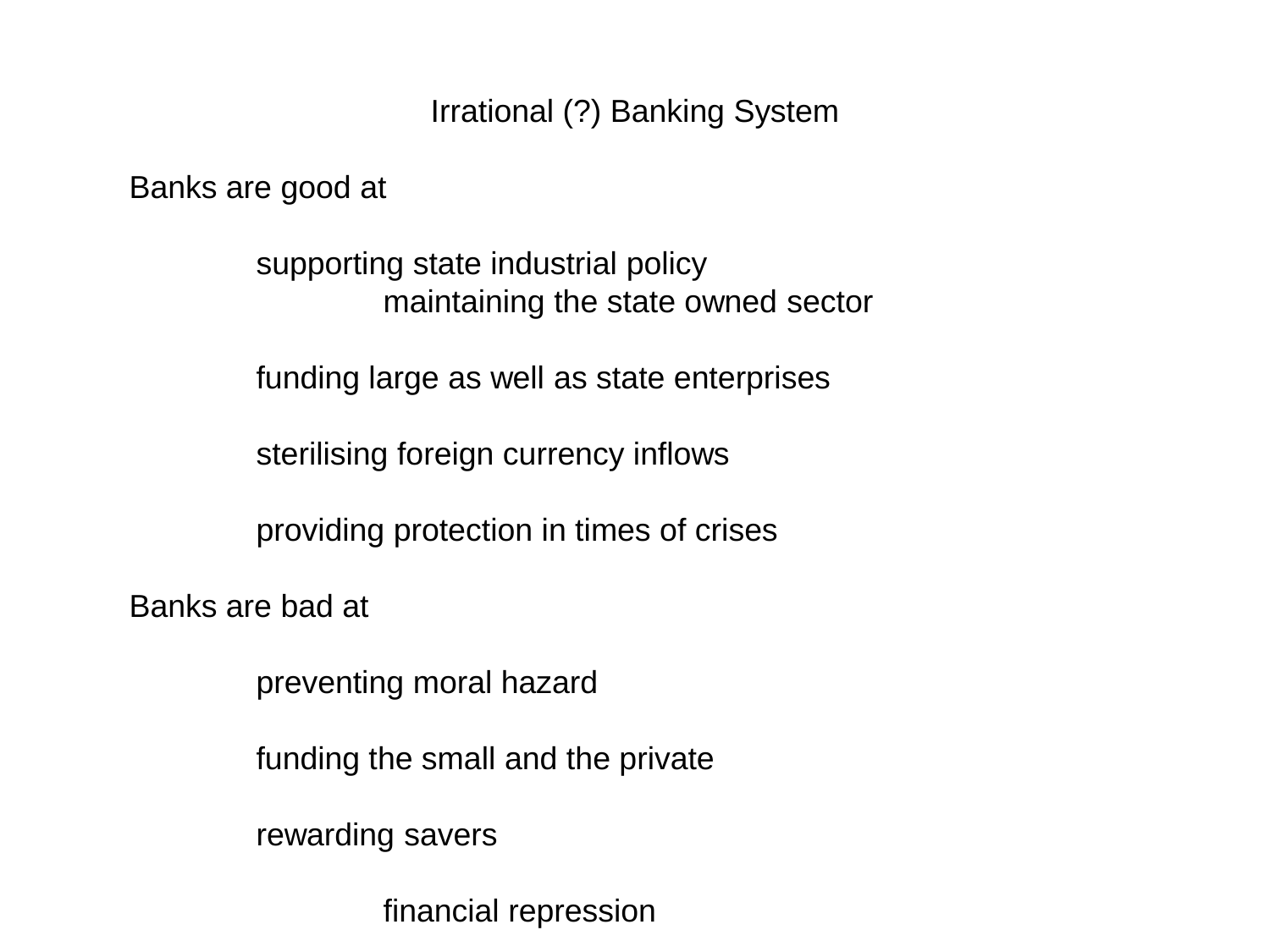## Into the Shadows

Sarah Hsu – c30% of all enterprise funding since the 90s

financial leasing (buying equipment to lease out), a small but growing number of private equity firms, financing guarantees, investment companies, online P2P lending, ponzi schemes underground banking and money laundering

> a "positive role …. as a complement to the traditional banking system" in providing finance to "the real economy"

> > though collapsed in Wenzhou in 2012

The growth of semi-formal shadow banking

bank related trusts and wealth management products

hence credit growth in 2013 despite monetary tightening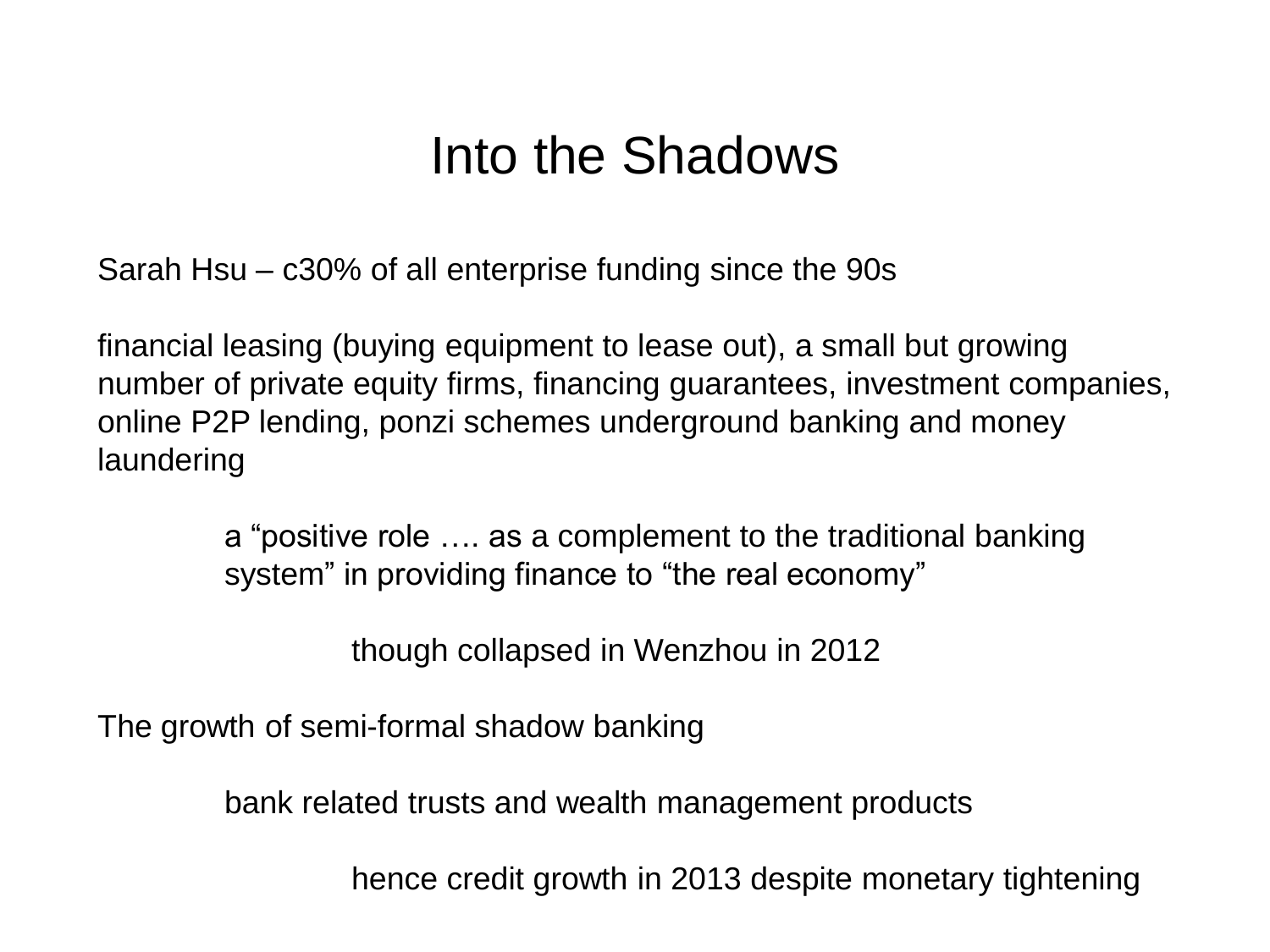